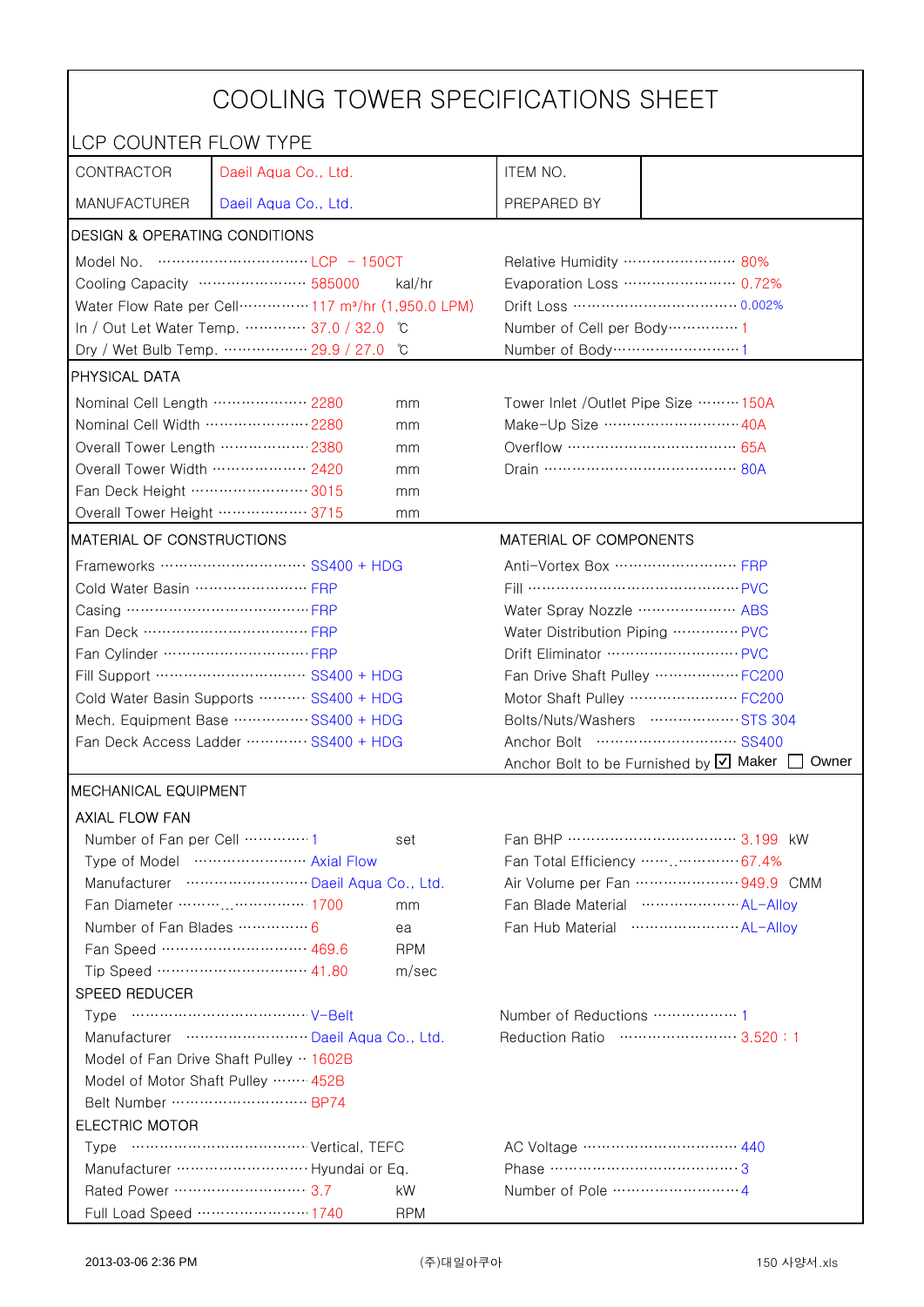| COOLING TOWER SPECIFICATIONS SHEET       |                                                                               |                                                 |                                                             |  |
|------------------------------------------|-------------------------------------------------------------------------------|-------------------------------------------------|-------------------------------------------------------------|--|
| LCP COUNTER FLOW TYPE                    |                                                                               |                                                 |                                                             |  |
| CONTRACTOR                               | Daeil Aqua Co., Ltd.                                                          | ITEM NO.                                        |                                                             |  |
| <b>MANUFACTURER</b>                      | Daeil Aqua Co., Ltd.                                                          | PREPARED BY                                     |                                                             |  |
| <b>DESIGN &amp; OPERATING CONDITIONS</b> |                                                                               |                                                 |                                                             |  |
|                                          |                                                                               | Relative Humidity …………………… 80%                  |                                                             |  |
|                                          | Cooling Capacity ………………… 1170000<br>kal/hr                                    | Evaporation Loss ………………… 0.72%                  |                                                             |  |
|                                          | Water Flow Rate per Cell ··············· 234 m <sup>3</sup> /hr (3,900.0 LPM) | Drift Loss …………………………… 0.002%                   |                                                             |  |
|                                          | In / Out Let Water Temp.  37.0 / 32.0 °C                                      |                                                 | Number of Cell per Body ··············· 2                   |  |
|                                          | Dry / Wet Bulb Temp.  29.9 / 27.0<br>°C                                       | Number of Body ·······························1 |                                                             |  |
| <b>PHYSICAL DATA</b>                     |                                                                               |                                                 |                                                             |  |
| Nominal Cell Length ……………… 2280          | mm                                                                            | Tower Inlet /Outlet Pipe Size  150A             |                                                             |  |
| Nominal Cell Width  2280                 | mm                                                                            | Make-Up Size ……………………… 40A                      |                                                             |  |
| Overall Tower Length ……………… 4760         | mm                                                                            | Overflow ……………………………… 65A                       |                                                             |  |
| Overall Tower Width  2420                | mm                                                                            |                                                 |                                                             |  |
| Fan Deck Height …………………… 3205            | mm                                                                            |                                                 |                                                             |  |
| Overall Tower Height  3905               | mm                                                                            |                                                 |                                                             |  |
| MATERIAL OF CONSTRUCTIONS                |                                                                               | MATERIAL OF COMPONENTS                          |                                                             |  |
|                                          | Frameworks ………………………… SS400 + HDG                                             | Anti-Vortex Box …………………… FRP                    |                                                             |  |
| Cold Water Basin  FRP                    |                                                                               |                                                 |                                                             |  |
| Casing …………………………………… FRP                |                                                                               |                                                 | Water Spray Nozzle  ABS                                     |  |
| Fan Deck …………………………… FRP                 |                                                                               |                                                 | Water Distribution Piping  PVC                              |  |
|                                          |                                                                               |                                                 | Drift Eliminator  PVC                                       |  |
| Fill Support ………………………… SS400 + HDG      |                                                                               |                                                 | Fan Drive Shaft Pulley  FC200                               |  |
| Cold Water Basin Supports  SS400 + HDG   |                                                                               |                                                 | Motor Shaft Pulley ·························· FC200         |  |
| Mech. Equipment Base SS400 + HDG         |                                                                               |                                                 | Bolts/Nuts/Washers  STS 304                                 |  |
| Fan Deck Access Ladder  SS400 + HDG      |                                                                               |                                                 | Anchor Bolt to be Furnished by $\boxtimes$ Maker [<br>Owner |  |
| <b>IMECHANICAL EQUIPMENT</b>             |                                                                               |                                                 |                                                             |  |
| <b>AXIAL FLOW FAN</b>                    |                                                                               |                                                 |                                                             |  |
| Number of Fan per Cell 1                 | set                                                                           | Fan BHP ……………………………… 3.199 kW                   |                                                             |  |
|                                          | Type of Model  Axial Flow                                                     | Fan Total Efficiency  67.4%                     |                                                             |  |
|                                          | Manufacturer  Daeil Aqua Co., Ltd.                                            | Air Volume per Fan  949.9 CMM                   |                                                             |  |
| Fan Diameter ………………… 1700<br>mm          |                                                                               |                                                 | Fan Blade Material ······················ AL-Allov          |  |
| Number of Fan Blades  6                  | ea                                                                            |                                                 |                                                             |  |
|                                          | Fan Speed ………………………… 469.6<br><b>RPM</b>                                      |                                                 |                                                             |  |
|                                          | Tip Speed ………………………… 41.80<br>m/sec                                           |                                                 |                                                             |  |
| SPEED REDUCER                            |                                                                               |                                                 |                                                             |  |
|                                          |                                                                               | Number of Reductions  1                         |                                                             |  |
| Manufacturer  Daeil Aqua Co., Ltd.       |                                                                               |                                                 | Reduction Ratio …………………… 3.520:1                            |  |
| Model of Fan Drive Shaft Pulley  1602B   |                                                                               |                                                 |                                                             |  |
| Model of Motor Shaft Pulley  452B        |                                                                               |                                                 |                                                             |  |
|                                          |                                                                               |                                                 |                                                             |  |
| <b>ELECTRIC MOTOR</b>                    |                                                                               |                                                 |                                                             |  |
|                                          |                                                                               |                                                 |                                                             |  |
|                                          |                                                                               | Phase …………………………………3                            |                                                             |  |
|                                          | kW                                                                            |                                                 |                                                             |  |
|                                          | Full Load Speed ………………… 1740<br><b>RPM</b>                                    |                                                 |                                                             |  |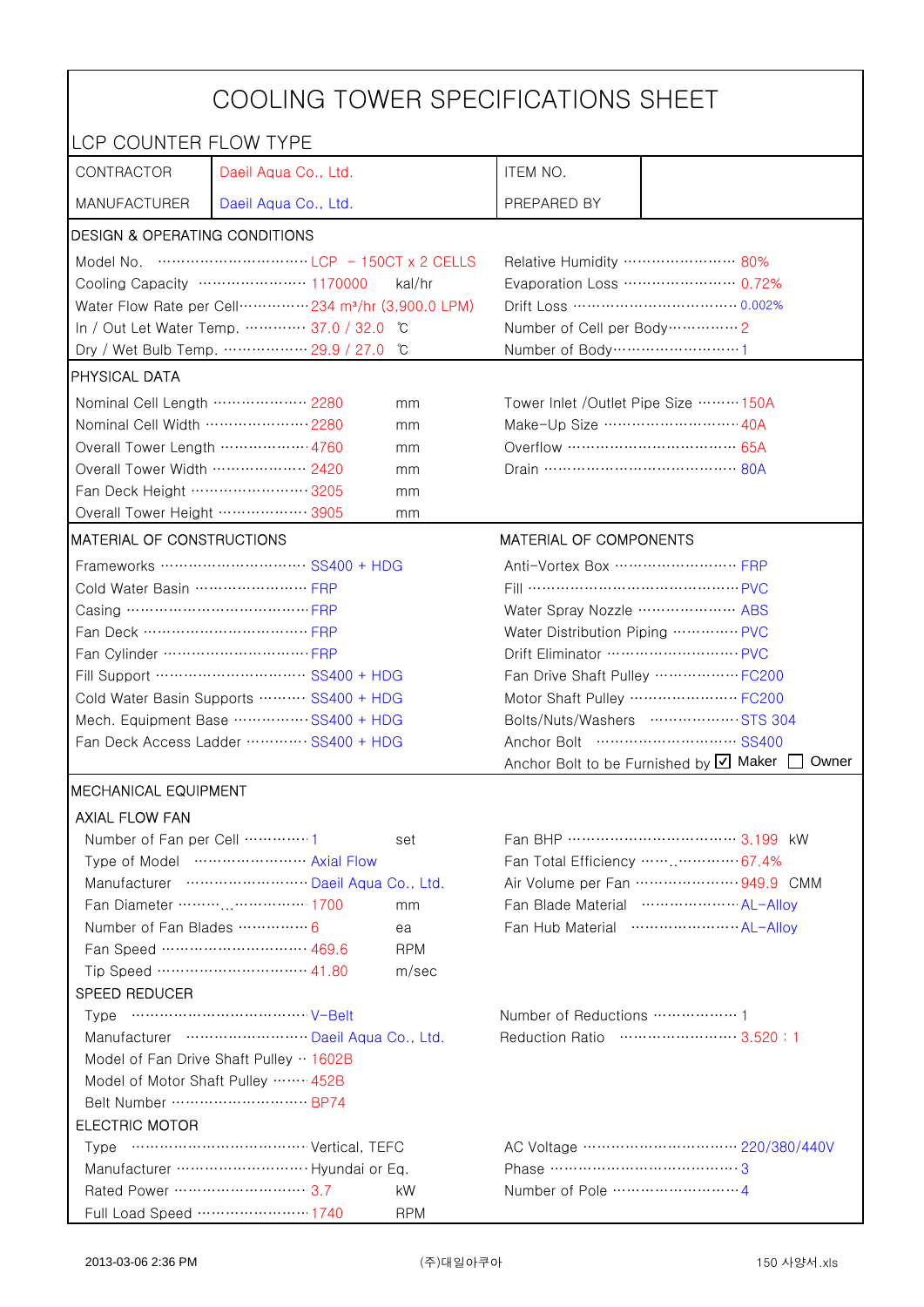| COOLING TOWER SPECIFICATIONS SHEET       |                                                                                                                                                                                                                                                                       |                                                             |                                                 |                                     |
|------------------------------------------|-----------------------------------------------------------------------------------------------------------------------------------------------------------------------------------------------------------------------------------------------------------------------|-------------------------------------------------------------|-------------------------------------------------|-------------------------------------|
| LCP COUNTER FLOW TYPE                    |                                                                                                                                                                                                                                                                       |                                                             |                                                 |                                     |
| CONTRACTOR                               | Daeil Aqua Co., Ltd.                                                                                                                                                                                                                                                  |                                                             | ITEM NO.                                        |                                     |
| <b>MANUFACTURER</b>                      | Daeil Aqua Co., Ltd.                                                                                                                                                                                                                                                  |                                                             | PREPARED BY                                     |                                     |
| <b>DESIGN &amp; OPERATING CONDITIONS</b> |                                                                                                                                                                                                                                                                       |                                                             |                                                 |                                     |
|                                          | Model No. $\cdots$ $\cdots$ $\cdots$ $\cdots$ $\cdots$ $\cdots$ $\cdots$ $\cdots$ $\cdots$ $\cdots$ $\cdots$ $\cdots$ $\cdots$ $\cdots$ $\cdots$ $\cdots$ $\cdots$ $\cdots$ $\cdots$ $\cdots$ $\cdots$ $\cdots$ $\cdots$ $\cdots$ $\cdots$ $\cdots$ $\cdots$ $\cdots$ |                                                             | Relative Humidity …………………… 80%                  |                                     |
|                                          | Cooling Capacity ………………… 1755000                                                                                                                                                                                                                                      | kal/hr                                                      |                                                 | Evaporation Loss ………………… 0.72%      |
|                                          | Water Flow Rate per Cell ··············· 351 m <sup>3</sup> /hr (5,850.0 LPM)                                                                                                                                                                                         |                                                             | Drift Loss …………………………… 0.002%                   |                                     |
|                                          | In / Out Let Water Temp.  37.0 / 32.0<br>C                                                                                                                                                                                                                            |                                                             | Number of Cell per Body ················ 3      |                                     |
|                                          | Dry / Wet Bulb Temp.  29.9 / 27.0                                                                                                                                                                                                                                     | °C                                                          | Number of Body ·······························1 |                                     |
| <b>PHYSICAL DATA</b>                     |                                                                                                                                                                                                                                                                       |                                                             |                                                 |                                     |
| Nominal Cell Length ……………… 2280          |                                                                                                                                                                                                                                                                       | mm                                                          |                                                 | Tower Inlet /Outlet Pipe Size  150A |
| Nominal Cell Width  2280                 |                                                                                                                                                                                                                                                                       | mm                                                          | Make-Up Size ……………………… 40A                      |                                     |
| Overall Tower Length ……………… 7140         |                                                                                                                                                                                                                                                                       | mm                                                          | Overflow ……………………………… 65A                       |                                     |
| Overall Tower Width  2420                |                                                                                                                                                                                                                                                                       | mm                                                          |                                                 |                                     |
| Fan Deck Height …………………… 3295            |                                                                                                                                                                                                                                                                       | mm                                                          |                                                 |                                     |
| Overall Tower Height  3995               |                                                                                                                                                                                                                                                                       | mm                                                          |                                                 |                                     |
| MATERIAL OF CONSTRUCTIONS                |                                                                                                                                                                                                                                                                       |                                                             | MATERIAL OF COMPONENTS                          |                                     |
|                                          | Frameworks ………………………… SS400 + HDG                                                                                                                                                                                                                                     |                                                             | Anti-Vortex Box …………………… FRP                    |                                     |
| Cold Water Basin  FRP                    |                                                                                                                                                                                                                                                                       |                                                             |                                                 |                                     |
| Casing …………………………………… FRP                |                                                                                                                                                                                                                                                                       |                                                             | Water Spray Nozzle  ABS                         |                                     |
| Fan Deck …………………………… FRP                 |                                                                                                                                                                                                                                                                       | Water Distribution Piping  PVC                              |                                                 |                                     |
|                                          |                                                                                                                                                                                                                                                                       | Drift Eliminator  PVC                                       |                                                 |                                     |
| Fill Support ………………………… SS400 + HDG      |                                                                                                                                                                                                                                                                       |                                                             | Fan Drive Shaft Pulley  FC200                   |                                     |
| Cold Water Basin Supports  SS400 + HDG   |                                                                                                                                                                                                                                                                       | Motor Shaft Pulley ·························· FC200         |                                                 |                                     |
| Mech. Equipment Base SS400 + HDG         |                                                                                                                                                                                                                                                                       | Bolts/Nuts/Washers  STS 304                                 |                                                 |                                     |
| Fan Deck Access Ladder  SS400 + HDG      |                                                                                                                                                                                                                                                                       | Anchor Bolt to be Furnished by $\boxtimes$ Maker [<br>Owner |                                                 |                                     |
| <b>IMECHANICAL EQUIPMENT</b>             |                                                                                                                                                                                                                                                                       |                                                             |                                                 |                                     |
| <b>AXIAL FLOW FAN</b>                    |                                                                                                                                                                                                                                                                       |                                                             |                                                 |                                     |
| Number of Fan per Cell 1                 |                                                                                                                                                                                                                                                                       | set                                                         |                                                 | Fan BHP ……………………………… 3.199 kW       |
|                                          | Type of Model  Axial Flow                                                                                                                                                                                                                                             |                                                             |                                                 | Fan Total Efficiency  67.4%         |
|                                          | Manufacturer  Daeil Aqua Co., Ltd.                                                                                                                                                                                                                                    |                                                             |                                                 | Air Volume per Fan  949.9 CMM       |
| Fan Diameter ………………… 1700<br>mm          |                                                                                                                                                                                                                                                                       | Fan Blade Material ······················ AL-Allov          |                                                 |                                     |
| Number of Fan Blades  6                  |                                                                                                                                                                                                                                                                       | ea                                                          |                                                 |                                     |
|                                          | Fan Speed ………………………… 469.6                                                                                                                                                                                                                                            | <b>RPM</b>                                                  |                                                 |                                     |
|                                          | Tip Speed ………………………… 41.80                                                                                                                                                                                                                                            | m/sec                                                       |                                                 |                                     |
| SPEED REDUCER                            |                                                                                                                                                                                                                                                                       |                                                             |                                                 |                                     |
|                                          |                                                                                                                                                                                                                                                                       |                                                             | Number of Reductions  1                         |                                     |
|                                          | Manufacturer  Daeil Aqua Co., Ltd.                                                                                                                                                                                                                                    |                                                             | Reduction Ratio …………………… 3.520:1                |                                     |
| Model of Fan Drive Shaft Pulley  1602B   |                                                                                                                                                                                                                                                                       |                                                             |                                                 |                                     |
| Model of Motor Shaft Pulley  452B        |                                                                                                                                                                                                                                                                       |                                                             |                                                 |                                     |
|                                          |                                                                                                                                                                                                                                                                       |                                                             |                                                 |                                     |
| <b>ELECTRIC MOTOR</b>                    |                                                                                                                                                                                                                                                                       |                                                             |                                                 |                                     |
|                                          |                                                                                                                                                                                                                                                                       |                                                             |                                                 |                                     |
|                                          |                                                                                                                                                                                                                                                                       |                                                             | Phase …………………………………3                            |                                     |
|                                          |                                                                                                                                                                                                                                                                       | kW                                                          |                                                 |                                     |
|                                          | Full Load Speed ………………… 1740                                                                                                                                                                                                                                          | <b>RPM</b>                                                  |                                                 |                                     |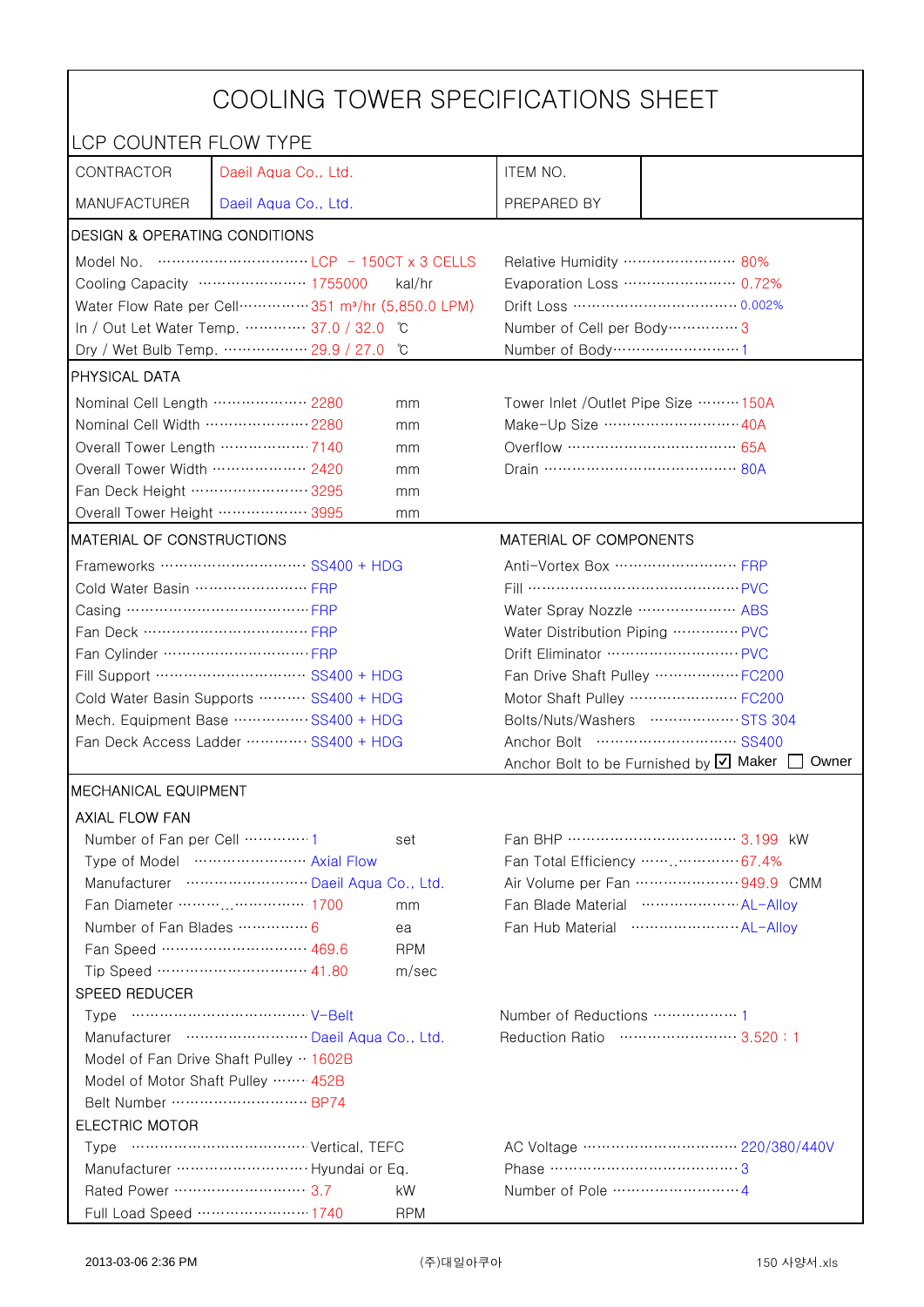| COOLING TOWER SPECIFICATIONS SHEET                                                                                                                                                                                                                                                                                                   |                                                      |  |  |
|--------------------------------------------------------------------------------------------------------------------------------------------------------------------------------------------------------------------------------------------------------------------------------------------------------------------------------------|------------------------------------------------------|--|--|
| LCP COUNTER FLOW TYPE                                                                                                                                                                                                                                                                                                                |                                                      |  |  |
| CONTRACTOR<br>Daeil Aqua Co., Ltd.                                                                                                                                                                                                                                                                                                   | ITEM NO.                                             |  |  |
| <b>MANUFACTURER</b><br>Daeil Aqua Co., Ltd.                                                                                                                                                                                                                                                                                          | PREPARED BY                                          |  |  |
| <b>DESIGN &amp; OPERATING CONDITIONS</b>                                                                                                                                                                                                                                                                                             |                                                      |  |  |
| Model No. $\cdots$ $\cdots$ $\cdots$ $\cdots$ $\cdots$ $\cdots$ $\cdots$ $\cdots$ $\cdots$ $\cdots$ $\cdots$ $\cdots$ $\cdots$ $\cdots$ $\cdots$ $\cdots$ $\cdots$ $\cdots$ $\cdots$ $\cdots$ $\cdots$ $\cdots$ $\cdots$ $\cdots$ $\cdots$ $\cdots$ $\cdots$ $\cdots$ $\cdots$ $\cdots$ $\cdots$ $\cdots$ $\cdots$ $\cdots$ $\cdots$ | Relative Humidity …………………… 80%                       |  |  |
| Cooling Capacity ………………… 2340000<br>kal/hr                                                                                                                                                                                                                                                                                           | Evaporation Loss …………………… 0.72%                      |  |  |
| Water Flow Rate per Cell ··············· 468 m <sup>3</sup> /hr (7,800.0 LPM)                                                                                                                                                                                                                                                        |                                                      |  |  |
| In / Out Let Water Temp.  37.0 / 32.0<br>C                                                                                                                                                                                                                                                                                           | Number of Cell per Body ··············· 4            |  |  |
| Dry / Wet Bulb Temp.  29.9 / 27.0<br>°C                                                                                                                                                                                                                                                                                              |                                                      |  |  |
| <b>PHYSICAL DATA</b>                                                                                                                                                                                                                                                                                                                 |                                                      |  |  |
| Nominal Cell Length  2280<br>mm                                                                                                                                                                                                                                                                                                      | Tower Inlet /Outlet Pipe Size ……… 150A               |  |  |
| Nominal Cell Width  2280<br>mm                                                                                                                                                                                                                                                                                                       | Make-Up Size ······························ 40A      |  |  |
| Overall Tower Length ……………… 9520<br>mm                                                                                                                                                                                                                                                                                               |                                                      |  |  |
| Overall Tower Width  2420<br>mm                                                                                                                                                                                                                                                                                                      |                                                      |  |  |
| Fan Deck Height …………………… 3415<br>mm                                                                                                                                                                                                                                                                                                  |                                                      |  |  |
| Overall Tower Height ……………… 4115<br>mm                                                                                                                                                                                                                                                                                               |                                                      |  |  |
| MATERIAL OF CONSTRUCTIONS                                                                                                                                                                                                                                                                                                            | MATERIAL OF COMPONENTS                               |  |  |
| Frameworks  SS400 + HDG                                                                                                                                                                                                                                                                                                              | Anti-Vortex Box …………………… FRP                         |  |  |
| Cold Water Basin  FRP                                                                                                                                                                                                                                                                                                                | Fill …………………………………… PVC                              |  |  |
| Casing …………………………………… FRP                                                                                                                                                                                                                                                                                                            | Water Spray Nozzle ………………… ABS                       |  |  |
| Fan Deck …………………………… FRP                                                                                                                                                                                                                                                                                                             | Water Distribution Piping  PVC                       |  |  |
|                                                                                                                                                                                                                                                                                                                                      |                                                      |  |  |
| Fill Support ………………………… SS400 + HDG                                                                                                                                                                                                                                                                                                  | Fan Drive Shaft Pulley  FC200                        |  |  |
| Cold Water Basin Supports  SS400 + HDG                                                                                                                                                                                                                                                                                               | Motor Shaft Pulley  FC200                            |  |  |
| Mech. Equipment Base  SS400 + HDG                                                                                                                                                                                                                                                                                                    | Bolts/Nuts/Washers  STS 304                          |  |  |
| Fan Deck Access Ladder ………… SS400 + HDG                                                                                                                                                                                                                                                                                              | Anchor Bolt to be Furnished by Ø Maker [<br>Owner    |  |  |
| <b>IMECHANICAL EQUIPMENT</b>                                                                                                                                                                                                                                                                                                         |                                                      |  |  |
| <b>AXIAL FLOW FAN</b>                                                                                                                                                                                                                                                                                                                |                                                      |  |  |
| Number of Fan per Cell  1<br>set                                                                                                                                                                                                                                                                                                     | Fan BHP ……………………………… 3.199 kW                        |  |  |
| Type of Model  Axial Flow                                                                                                                                                                                                                                                                                                            | Fan Total Efficiency …… 67.4%                        |  |  |
| Manufacturer  Daeil Aqua Co., Ltd.                                                                                                                                                                                                                                                                                                   | Air Volume per Fan  949.9 CMM                        |  |  |
| Fan Diameter ……… …………… 1700<br>mm                                                                                                                                                                                                                                                                                                    | Fan Blade Material ······················ AL-Allov   |  |  |
| Number of Fan Blades  6<br>ea                                                                                                                                                                                                                                                                                                        | Fan Hub Material ·························· AL-Allov |  |  |
| Fan Speed ………………………… 469.6<br><b>RPM</b>                                                                                                                                                                                                                                                                                             |                                                      |  |  |
| Tip Speed ………………………… 41.80<br>m/sec                                                                                                                                                                                                                                                                                                  |                                                      |  |  |
| <b>SPEED REDUCER</b>                                                                                                                                                                                                                                                                                                                 |                                                      |  |  |
|                                                                                                                                                                                                                                                                                                                                      | Number of Reductions  1                              |  |  |
| Manufacturer  Daeil Aqua Co., Ltd.                                                                                                                                                                                                                                                                                                   | Reduction Ratio …………………… 3.520:1                     |  |  |
| Model of Fan Drive Shaft Pulley  1602B                                                                                                                                                                                                                                                                                               |                                                      |  |  |
| Model of Motor Shaft Pulley  452B                                                                                                                                                                                                                                                                                                    |                                                      |  |  |
| Belt Number  BP74                                                                                                                                                                                                                                                                                                                    |                                                      |  |  |
| <b>ELECTRIC MOTOR</b>                                                                                                                                                                                                                                                                                                                |                                                      |  |  |
|                                                                                                                                                                                                                                                                                                                                      |                                                      |  |  |
| Rated Power …………………………3.7                                                                                                                                                                                                                                                                                                            |                                                      |  |  |
| kW<br>Full Load Speed ………………… 1740<br><b>RPM</b>                                                                                                                                                                                                                                                                                     |                                                      |  |  |